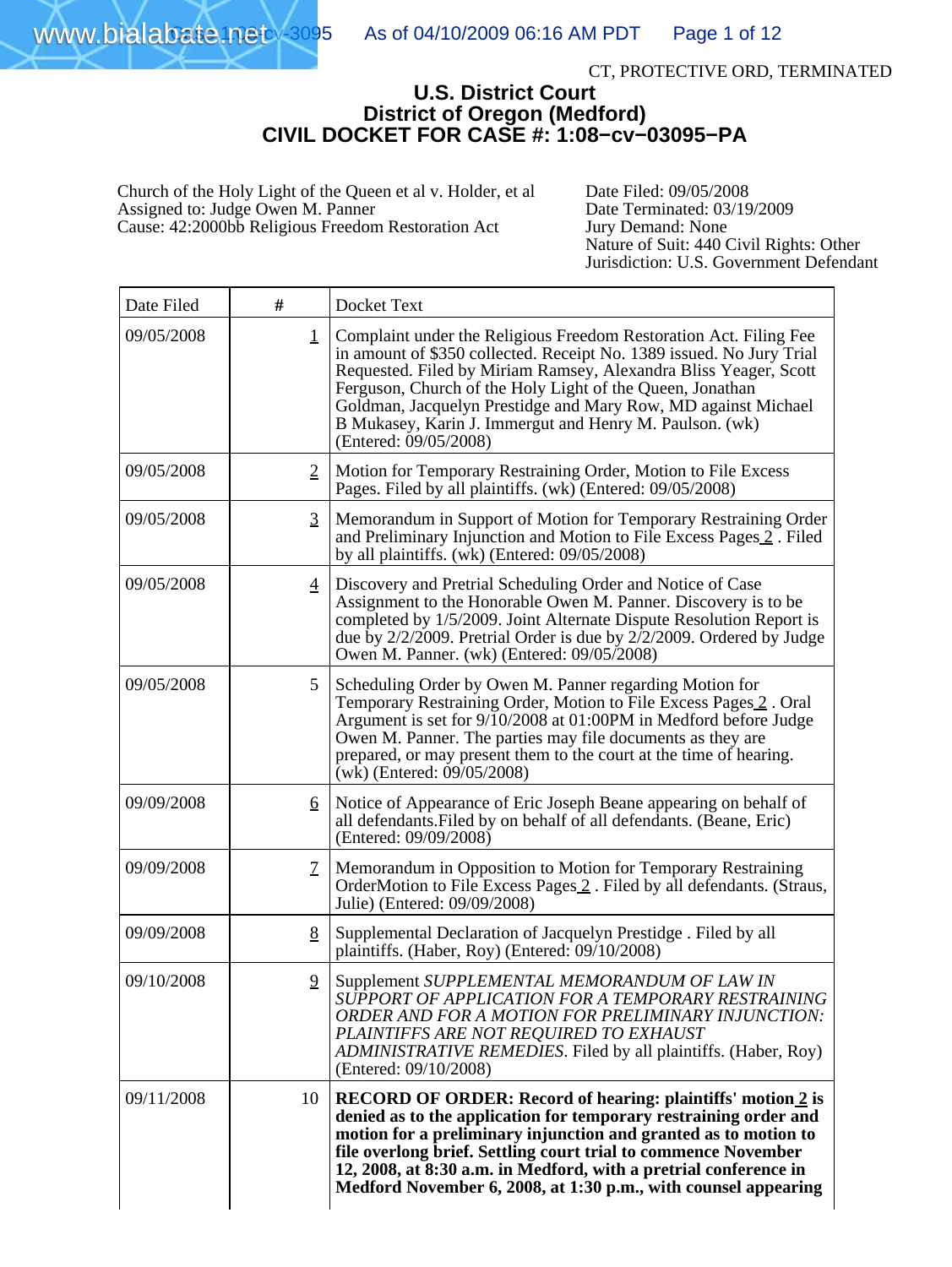|            |                 | in person. Trial management order to follow. Roy Haber, present<br>as counsel for plaintiffs; Julie Straus and Eric Beane, present as<br>counsel for defendants. Court Reporter: Cynthia<br>Thomas–Klosterman. Ordered by Judge Owen M. Panner.<br>(dmd) (Entered: 09/11/2008)                                                                                                                                                    |
|------------|-----------------|-----------------------------------------------------------------------------------------------------------------------------------------------------------------------------------------------------------------------------------------------------------------------------------------------------------------------------------------------------------------------------------------------------------------------------------|
| 09/11/2008 | $\overline{11}$ | Trial Management Order. A court trial will commence on November<br>12, 2008, at 8:30 a.m., in Medford. The pretrial conference will be in<br>Medford on November 6, 2008, at 1:30 $\bar{p}$ .m., with counsel to appear<br>in person. Please access document by number hyperlink for complete<br>review and details of order for deadlines and dates. Signed on<br>9/11/2008 by Judge Owen M. Panner. (dkj) (Entered: 09/11/2008) |
| 09/16/2008 | <u>12</u>       | Notice of Case Reassignment: This case has been reassigned from<br>Judge Mark D. Clarke to Judge Owen M. Panner. (eo) (Entered:<br>09/16/2008)                                                                                                                                                                                                                                                                                    |
| 09/16/2008 | <u>13</u>       | Notice Letter to Judge Panner. Filed by all plaintiffs. (Haber, Roy)<br>(Entered: 09/16/2008)                                                                                                                                                                                                                                                                                                                                     |
| 09/16/2008 | <u>14</u>       | Notice re Notice 13 Response Letter to Judge Panner. Filed by all<br>defendants. (Related document(s): Notice $13$ .) (Beane, Eric)<br>(Entered: 09/16/2008)                                                                                                                                                                                                                                                                      |
| 09/16/2008 | <u>15</u>       | Notice 2nd Letter to Judge Panner. Filed by all plaintiffs. (Haber,<br>Roy) (Entered: 09/16/2008)                                                                                                                                                                                                                                                                                                                                 |
| 09/17/2008 | <u>16</u>       | Notice Letter to Judge Panner. Filed by all plaintiffs. (Attachments: #<br>1 Attachment Letter to Haber from Beane) (Haber, Roy) (Entered:<br>09/17/2008)                                                                                                                                                                                                                                                                         |
| 09/19/2008 | <u>17</u>       | Transcript of Proceedings held on 9/10/2008 before Judge Owen<br>Panner. Court Reporter: Cynthia Thomas-Klosterman. (dkj)<br>(Entered: 09/19/2008)                                                                                                                                                                                                                                                                                |
| 09/21/2008 | <u>18</u>       | Notice of Appearance of Brigham J. Bowen appearing on behalf of<br>all defendants. Filed by on behalf of all defendants. (Bowen,<br>Brigham) (Entered: 09/21/2008)                                                                                                                                                                                                                                                                |
| 09/22/2008 | <u>19</u>       | Motion for Summary Judgment. Oral Argument requested. Filed by<br>all plaintiffs. (Attachments: $\#$ 1 Statement of Facts $\#$ 2 Memo in<br>Support#3 Attachment Def. UDV Memo in Opp to Prelim. Inj.)<br>(Haber, Roy) (Entered: 09/22/2008)                                                                                                                                                                                      |
| 09/22/2008 | <u>20</u>       | Motion to Dismiss. Oral Argument requested. Filed by all<br>defendants. (Attachments: $\#\underline{1}$ Memorandum of Law in Support of<br>Defendants' Motion to Dismiss) (Straus, Julie) (Entered: 09/22/2008)                                                                                                                                                                                                                   |
| 09/23/2008 | <u>21</u>       | Motion for Leave to Appear Pro Hac Vice Gilbert Carrasco. Filed by<br>all plaintiffs. (Haber, Roy) (Entered: 09/23/2008)                                                                                                                                                                                                                                                                                                          |
| 09/25/2008 | 22              | <b>RECORD OF TELEPHONE HEARING AND ORDER: Court</b><br>adheres to previously set deadlines in trial management order 11<br>/ Denying Plaintiff's Motion for Summary Judgment 19. Court will<br>address defendants' motion to dismiss 20 after trial. Ordered by Judge<br>Owen M. Panner. (dmd) (Entered: 09/25/2008)                                                                                                              |
| 09/25/2008 | 23              | RECORD OF ORDER: Defendants to submit their response to<br>plaintiffs' proposed stipulated facts by October 19, 2008. Striking<br>previous deadline for parties' joint stipulation of facts. Ordered by<br>Judge Owen M. Panner. (dmd) (Entered: 09/25/2008)                                                                                                                                                                      |
| 10/06/2008 | 24              | Notice of Association of Attorney (Don H. Marmaduke for<br><i>Plaintiffs</i> ). Filed by all plaintiffs. (Marmaduke, Don) (Entered:<br>10/06/2008)                                                                                                                                                                                                                                                                                |
| 10/14/2008 | 25              | RECORD OF ORDER. Discovery hearing held. Four discovery<br>issues resolved. Plaintiffs to resubmit revised protective order to seal<br>declaration, deposition transcript, and exhibits of Mary Row, except                                                                                                                                                                                                                       |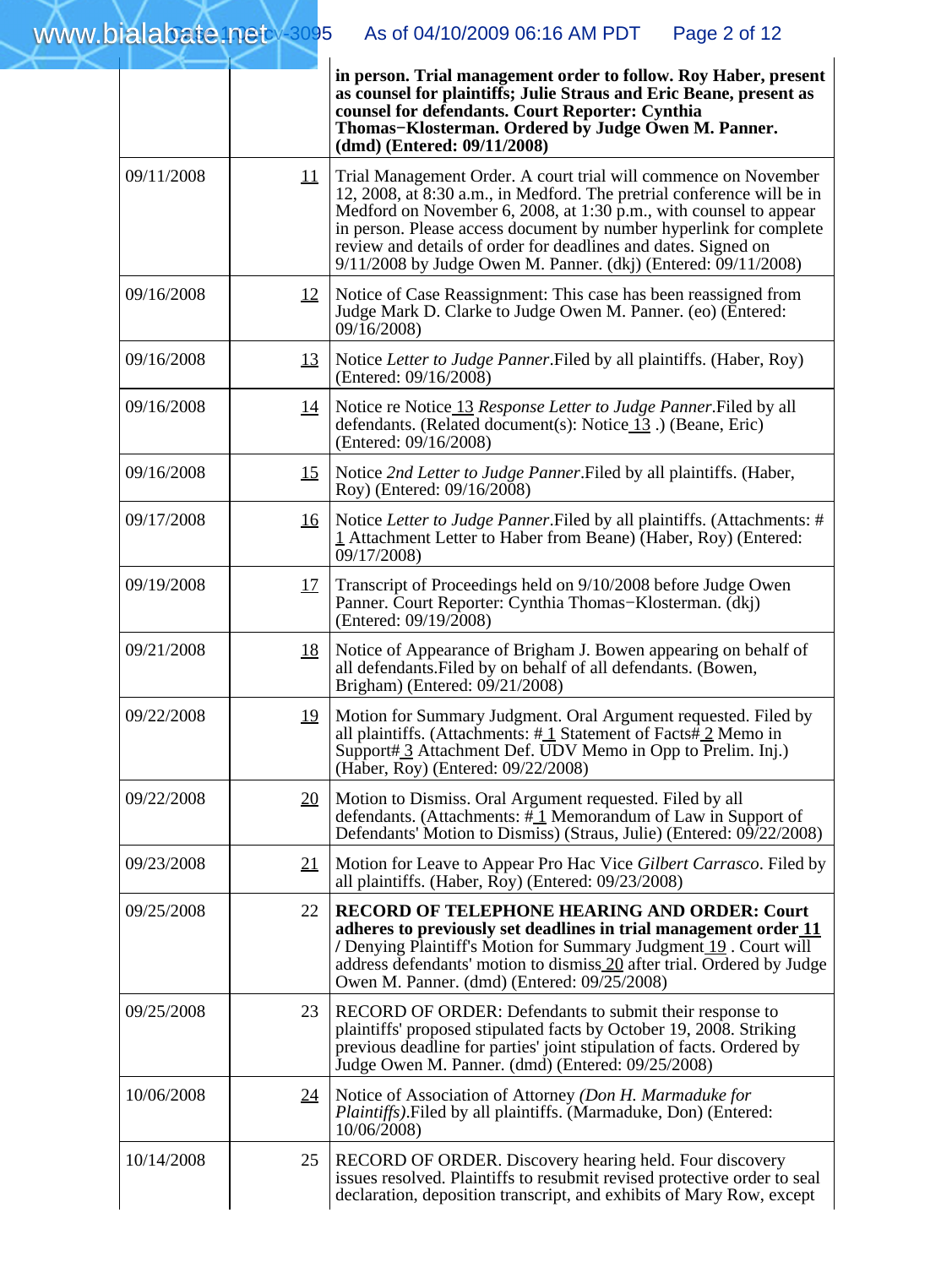|            |                | as to parties. Parties may stipulate to telephone depositions of expert<br>witnesses, or defendants can cross examine plaintiffs' expert<br>witnesses at trial. All documents in plaintiffs' exhibit 1 to be<br>produced for defendants. Defendants to supply an inventory list of<br>documents contained in boxes of documents sent to plaintiffs. Roy<br>Haber and Don Marmaduke, present as counsel for plaintiffs;<br>Brigham Bowen, present as counsel for defendants. Ordered by<br>Judge Owen M. Panner. (dmd) (Entered: 10/14/2008)                                                            |
|------------|----------------|--------------------------------------------------------------------------------------------------------------------------------------------------------------------------------------------------------------------------------------------------------------------------------------------------------------------------------------------------------------------------------------------------------------------------------------------------------------------------------------------------------------------------------------------------------------------------------------------------------|
| 10/15/2008 | 26             | Scheduling Order: The deadline for parties' joint stipulation of facts<br>is set for October 24, 2008. Ordered by Judge Owen M. Panner.<br>(dmd) (Entered: 10/15/2008)                                                                                                                                                                                                                                                                                                                                                                                                                                 |
| 10/16/2008 | 27             | Trial Brief. Filed by all plaintiffs. (Haber, Roy) (Entered:<br>10/16/2008                                                                                                                                                                                                                                                                                                                                                                                                                                                                                                                             |
| 10/16/2008 | 28             | Trial Brief. Filed by all defendants. (Straus, Julie) (Entered:<br>10/16/2008                                                                                                                                                                                                                                                                                                                                                                                                                                                                                                                          |
| 10/17/2008 | 29             | Notice Letter to Julie Straus re: Discovery. Filed by all plaintiffs.<br>(Haber, Roy) (Entered: 10/17/2008)                                                                                                                                                                                                                                                                                                                                                                                                                                                                                            |
| 10/18/2008 | 30             | Motion for Protective Order for Mary Row. Filed by all plaintiffs.<br>(Haber, Roy) (Entered: 10/18/2008)                                                                                                                                                                                                                                                                                                                                                                                                                                                                                               |
| 10/20/2008 | 31             | Scheduling Order: Setting Scheduling Conference for 10/21/2008 at<br>12:00 noon by Telephone before Judge Owen M. Panner. The court<br>will initiate the call. Ordered by Judge Owen M. Panner. (dmd)<br>(Entered: 10/20/2008)                                                                                                                                                                                                                                                                                                                                                                         |
| 10/21/2008 | 32             | Transcript of Proceedings held on 10/14/2008 before Judge Owen<br>Panner. Court Reporter: Melanie J. Savord. (dkj) (Entered:<br>10/21/2008)                                                                                                                                                                                                                                                                                                                                                                                                                                                            |
| 10/21/2008 | 33             | <b>MINUTES of Proceedings:</b> Scheduling Conference held. Striking<br>pretrial, trial and all trial material deadlines. Setting Status<br>Conference for 11/10/2008 at 01:30PM by Telephone before Judge<br>Owen M. Panner. Don Marmaduke, present by phone as counsel for<br>plaintiffs. Brigham Bowen, present by phone as counsel for<br>defendants. Court Reporter: Dennis Grube. Owen M. Panner<br>presiding. (dmd) (Entered: 10/21/2008)                                                                                                                                                        |
| 10/21/2008 | 34             | Order Granting Application for Special Admission Pro Hac Vice of<br>Gilbert Paul Carrasco for Church of the Holy Light of the Queen.<br>Application Fee in amount of \$100 collected. Receipt No. 1425<br>issued. Signed on 9/25/2008 by Judge Owen M. Panner. (dkj)<br>(Entered: 10/21/2008)                                                                                                                                                                                                                                                                                                          |
| 10/22/2008 | <u>35</u>      | Motion for Leave to Appear Pro Hac Vice Jack Silver. Filed by all<br>plaintiffs. (Haber, Roy) (Entered: 10/22/2008)                                                                                                                                                                                                                                                                                                                                                                                                                                                                                    |
| 10/29/2008 | $\frac{36}{5}$ | Notice of Appearance of Lily S. Farel appearing on behalf of all<br>defendants. Filed by on behalf of all defendants. (Farel, Lily)<br>(Entered: 10/29/2008)                                                                                                                                                                                                                                                                                                                                                                                                                                           |
| 11/10/2008 | 37             | Scheduling Order: Striking Status Conference scheduled for<br>11/10/08. Order to follow. Ordered by Judge Owen M. Panner. (dmd)<br>(Entered: 11/10/2008)                                                                                                                                                                                                                                                                                                                                                                                                                                               |
| 11/10/2008 | <u>38</u>      | <b>ORDER</b> by Owen M. Panner. The status conference set for 1:30<br>p.m. on November 10, 2008, is canceled. The letter from Mr.<br>Marmaduke, dated November 7, 2008, which he advises has been<br>agreed to by the Government is satisfactory. IT IS THEREFOR<br>ORDERED, that Discovery is to be completed by 11/24/2008.<br>Plaintiffs' witness statements will be due December 1, 2008.<br>Defendants' witness statements will be due December 8, 2008.<br>Pretrial Conference is set for 12/22/2008 at 01:30PM in Telephone<br>before Judge Owen M. Panner. Court Trial is set for 1/20/2009 at |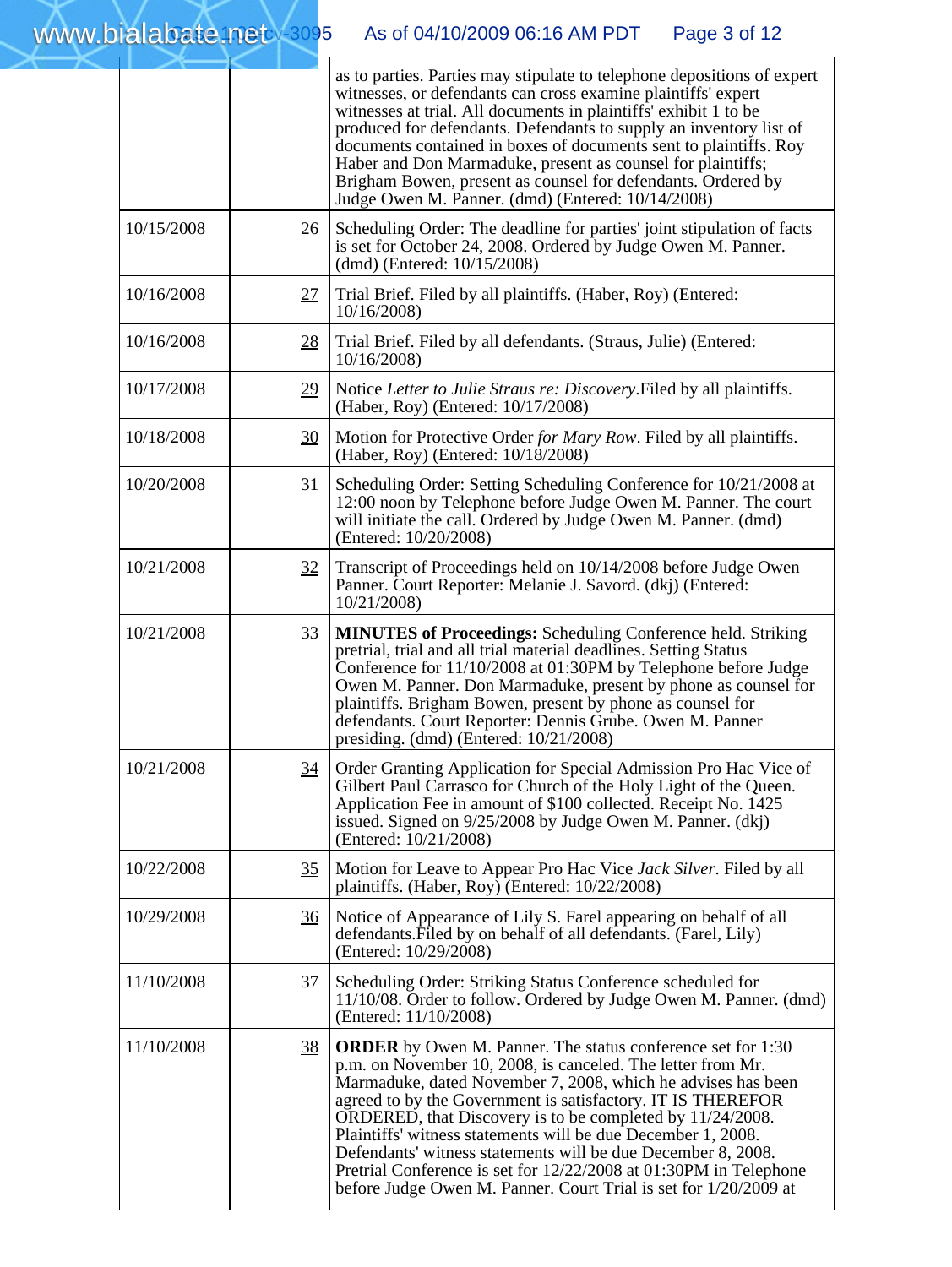|            |                 | 09:00AM in Medford before Judge Owen M. Panner. The lawyers to<br>be present at 8:00 A.M. Except as modified by this order, pretrial<br>order previously entered on September 11, 2008, is confirmed as is.<br>Ordered by Judge Owen M. Panner. (dkj) (Entered: 11/10/2008)                                                                                                                                                                                     |
|------------|-----------------|-----------------------------------------------------------------------------------------------------------------------------------------------------------------------------------------------------------------------------------------------------------------------------------------------------------------------------------------------------------------------------------------------------------------------------------------------------------------|
| 11/12/2008 | 39              | Plaintiffs' Motion for Protective Order. Filed by all plaintiffs. (dkj)<br>(Entered: 11/12/2008)                                                                                                                                                                                                                                                                                                                                                                |
| 11/12/2008 | $\overline{40}$ | Declaration of Ronald d. Rosen. Filed by all plaintiffs. (Related<br>document(s): Motion for Protective Order 39. (dkj) (Entered:<br>11/12/2008)                                                                                                                                                                                                                                                                                                                |
| 11/12/2008 | 41              | Proposed Form of Order Submitted. RE: 39 Motion for protective<br>order. Filed by all plaintiffs. (dkj) (Entered: 11/12/2008)                                                                                                                                                                                                                                                                                                                                   |
| 11/12/2008 | 42              | Order regarding Scheduling,,, 38 for Administrative Correction of the<br>Record. A Clerical error has been discovered in the case record. In<br>accordance with Fed. R. Civ. P. $60(a)$ , the Clerk is directed to make<br>the following administrative corrections to the record and to notify all<br>parties accordingly. The pretrial conference set for 12/22/2008 will<br>be held in person in Medford and not by telephone. (dkj) (Entered:<br>11/12/2008 |
| 11/17/2008 | 43              | <b>ORDER:</b> RE: Motion for a Protective Order 39. Based upon the<br>plaintiffs' motion, unopposed by defendants, and pursuant to Local<br>Rule 26.6, the Court hereby Seals the Deposition of Ronald D.<br>Rosen. Please access document by number hyperlink for complete<br>review and details of order. Signed on $11/14/2008$ by Judge Owen M.<br>Panner. (dkj) (Entered: 11/17/2008)                                                                      |
| 11/24/2008 | $\overline{44}$ | Motion for Protective Order. Filed by all defendants. (Attachments: #<br>1 Proposed Order) (Farel, Lily) (Entered: 11/24/2008)                                                                                                                                                                                                                                                                                                                                  |
| 11/25/2008 | 45              | Notice Letter to Judge Panner Regarding Schedule. Filed by all<br>defendants. (Beane, Eric) (Entered: 11/25/2008)                                                                                                                                                                                                                                                                                                                                               |
| 11/25/2008 | $\overline{46}$ | Notice Letter to Judge Panner regarding schedule. Filed by all<br>plaintiffs. (Marmaduke, Don) (Entered: 11/25/2008)                                                                                                                                                                                                                                                                                                                                            |
| 11/26/2008 | 47              | Notice Letter to Judge Panner re schedule. Filed by all plaintiffs.<br>(Marmaduke, Don) (Entered: 11/26/2008)                                                                                                                                                                                                                                                                                                                                                   |
| 11/26/2008 | 48              | Notice Letter to Judge Panner Regarding Trial Schedule. Filed by all<br>defendants. (Beane, Eric) (Entered: 11/26/2008)                                                                                                                                                                                                                                                                                                                                         |
| 11/26/2008 | 49              | <b>ORDER:</b> Granting Motion for a Protective Order 44. Signed on<br>11/26/2008 by Judge Owen M. Panner. Please access hyperlink to<br>view complete text of order. (wk) (Entered: 11/26/2008)                                                                                                                                                                                                                                                                 |
| 12/01/2008 | <u>50</u>       | Amended Witness Statement of Gathel Scott Ferguson. Filed by all<br>plaintiffs. (Marmaduke, Don) (Entered: 12/01/2008)                                                                                                                                                                                                                                                                                                                                          |
| 12/01/2008 | 51              | Amended Witness Statement of Jacquelyn Prestidge. Filed by all<br>plaintiffs. (Marmaduke, Don) (Entered: 12/01/2008)                                                                                                                                                                                                                                                                                                                                            |
| 12/01/2008 | 52              | Amended Witness Statement of Miriam Ramsey. Filed by all<br>plaintiffs. (Marmaduke, Don) (Entered: 12/01/2008)                                                                                                                                                                                                                                                                                                                                                  |
| 12/01/2008 | 53              | Amended Witness Statement of Alexandra Bliss Yeager. Filed by all<br>plaintiffs. (Marmaduke, Don) (Entered: 12/01/2008)                                                                                                                                                                                                                                                                                                                                         |
| 12/01/2008 | <u>54</u>       | Amended Witness Statement of Mary Row. Filed by all plaintiffs.<br>(Marmaduke, Don) (Entered: 12/01/2008)                                                                                                                                                                                                                                                                                                                                                       |
| 12/01/2008 | 55              | Amended Witness Statement of Jonathan Goldman. Filed by all<br>plaintiffs. (Marmaduke, Don) (Entered: 12/01/2008)                                                                                                                                                                                                                                                                                                                                               |
| 12/01/2008 | <u>56</u>       | Amended Expert Statement of Nicholas V. Cozzi. Filed by all<br>plaintiffs. (Marmaduke, Don) (Entered: 12/01/2008)                                                                                                                                                                                                                                                                                                                                               |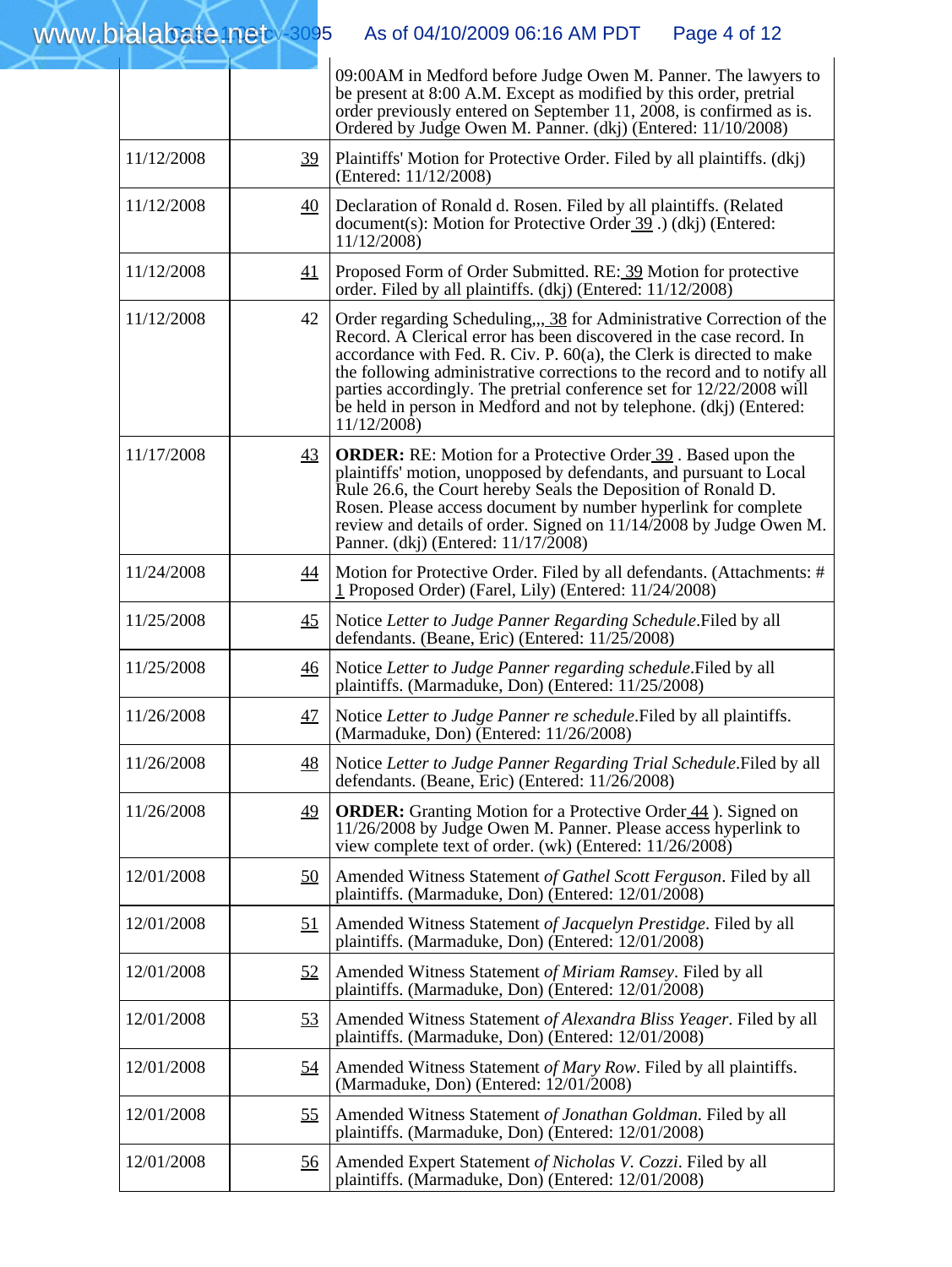12/01/2008 [57](https://ecf.ord.uscourts.gov/doc1/15102682942?pdf_header=1&pdf_toggle_possible=1&de_seq_num=175&caseid=89849) Amended Expert Statement *of George Gerding*. Filed by all plaintiffs. (Marmaduke, Don) (Entered: 12/01/2008) 12/01/2008 [58](https://ecf.ord.uscourts.gov/doc1/15102682998?pdf_header=1&pdf_toggle_possible=1&de_seq_num=177&caseid=89849) Amended Expert Statement *of Jimmy Gurule*. Filed by all plaintiffs. (Marmaduke, Don) (Entered: 12/01/2008) 12/01/2008 [59](https://ecf.ord.uscourts.gov/doc1/15101314268?pdf_header=1&pdf_toggle_possible=1&de_seq_num=179&caseid=89849) Amended Expert Statement *of John Halpern*. Filed by all plaintiffs. (Marmaduke, Don) (Entered: 12/01/2008) 12/01/2008 [60](https://ecf.ord.uscourts.gov/doc1/15101314219?pdf_header=1&pdf_toggle_possible=1&de_seq_num=181&caseid=89849) Amended Expert Statement *of John Baptista Das Neves MacRae*. Filed by all plaintiffs. (Marmaduke, Don) (Entered: 12/01/2008) 12/01/2008 [61](https://ecf.ord.uscourts.gov/doc1/15102683674?pdf_header=1&pdf_toggle_possible=1&de_seq_num=183&caseid=89849) Amended Expert Statement *of Michael Winkelman*. Filed by all plaintiffs. (Marmaduke, Don) (Entered: 12/01/2008) 12/05/2008 [62](https://ecf.ord.uscourts.gov/doc1/15102692213?pdf_header=1&pdf_toggle_possible=1&de_seq_num=185&caseid=89849) Notice *Letter to Judge Panner*.Filed by all defendants. (Beane, Eric) (Entered: 12/05/2008) 12/08/2008 [63](https://ecf.ord.uscourts.gov/doc1/15102693373?pdf_header=1&pdf_toggle_possible=1&de_seq_num=187&caseid=89849) Notice *Proposed Protective Order*.Filed by all defendants. (Bowen, Brigham) (Entered: 12/08/2008) 12/08/2008 [64](https://ecf.ord.uscourts.gov/doc1/15101347005?pdf_header=1&pdf_toggle_possible=1&de_seq_num=189&caseid=89849) Notice re Notic[e 48](https://ecf.ord.uscourts.gov/doc1/15101328143?pdf_header=1&pdf_toggle_possible=1&de_seq_num=157&caseid=89849) *Plaintiffs' Letter to Judge Panner re: Proposed Postponement of Trial Date*.Filed by all plaintiffs. (Related document(s): Notice [48](https://ecf.ord.uscourts.gov/doc1/15101328143?pdf_header=1&pdf_toggle_possible=1&de_seq_num=157&caseid=89849) .) (Marmaduke, Don) (Entered: 12/08/2008) 12/08/2008 65 RECORD OF ORDER: Defendants to respond within 5 days to plaintiffs' letter of December 8, 2008, regarding proposed postponement of trial date and cross−examination of plaintiffs' witnesses. Ordered by Judge Owen M. Panner. (dmd) (Entered: 12/08/2008) 12/08/2008 [66](https://ecf.ord.uscourts.gov/doc1/15102693398?pdf_header=1&pdf_toggle_possible=1&de_seq_num=194&caseid=89849) Notice *Letter to Judge Panner*.Filed by all defendants. (Beane, Eric) (Entered: 12/08/2008) 12/08/2008 67 RECORD OF ORDER: The Court modifies its November 23, 2008, Orde[r 43](https://ecf.ord.uscourts.gov/doc1/15102672900?pdf_header=1&pdf_toggle_possible=1&de_seq_num=147&caseid=89849) , and orders that the parties are permitted to cite the deposition of Dr. Doe in their witness statements and offer deposition excerpts as exhibits, so long as Dr. Doe's real name is not disclosed. Ordered by Judge Owen M. Panner. (dmd) (Entered: 12/08/2008) 12/08/2008 [68](https://ecf.ord.uscourts.gov/doc1/15101346898?pdf_header=1&pdf_toggle_possible=1&de_seq_num=198&caseid=89849) Amended Privacy Act Protective Order. Signed on 12/8/2008 by Judge Owen M. Panner. (dkj) (Entered: 12/08/2008) 12/08/2008 [69](https://ecf.ord.uscourts.gov/doc1/15102694761?pdf_header=1&pdf_toggle_possible=1&de_seq_num=200&caseid=89849) Notice *Notice of Witness Statement Filings*.Filed by all defendants. (Beane, Eric) (Entered: 12/08/2008) 12/08/2008 [70](https://ecf.ord.uscourts.gov/doc1/15101348015?pdf_header=1&pdf_toggle_possible=1&de_seq_num=202&caseid=89849) Witness Statement *of Dr. Alexander M. Walker*. Filed by all defendants. (Attachments:  $\#\underline{1}$  Exhibit Curriculum Vitae) (Beane, Eric) (Entered: 12/08/2008) 12/08/2008 [71](https://ecf.ord.uscourts.gov/doc1/15101347589?pdf_header=1&pdf_toggle_possible=1&de_seq_num=204&caseid=89849) Witness Statement *of Dr. Lorne L. Dawson*. Filed by all defendants. (Attachments: #1 Appendix  $A#2$  Appendix B# [3](https://ecf.ord.uscourts.gov/doc1/15111348025?pdf_header=1&pdf_toggle_possible=1&de_seq_num=204&caseid=89849) Appendix C# [4](https://ecf.ord.uscourts.gov/doc1/15111347626?pdf_header=1&pdf_toggle_possible=1&de_seq_num=204&caseid=89849) www.b ialabate.netAs of 04/10/2009 06:16 AM PDT Page 5 of 12

|            |           | Appendix D) (Beane, Eric) (Entered: 12/08/2008)                                                                                                                                                  |
|------------|-----------|--------------------------------------------------------------------------------------------------------------------------------------------------------------------------------------------------|
| 12/08/2008 | <u>72</u> | Witness Statement of Dr. George S. Glass. Filed by all defendants.<br>(Attachments: #1 Appendix $A#2$ Appendix B#3 Appendix C#1<br>Appendix D# 5 Appendix E) (Farel, Lily) (Entered: 12/08/2008) |
| 12/08/2008 | <u>73</u> | Witness Statement of Dr. Donald R. Jasinski. Filed by all defendants.<br>(Attachments: $\#$ <sup>1</sup> Appendix A $\#$ <sup>2</sup> Appendix B) (Farel, Lily)<br>(Entered: $12/08/2008$ )      |
| 12/08/2008 | <u>74</u> | Witness Statement of Denise Curry. Filed by all defendants. (Beane,<br>Eric) (Entered: 12/08/2008)                                                                                               |
| 12/08/2008 | <u>75</u> | Witness Statement of Dr. Thomas R. Kosten. Filed by all defendants.<br>(Attachments: $\#$ 1 Appendix A $\#$ 2 Appendix B) (Farel, Lily)<br>(Entered: 12/08/2008)                                 |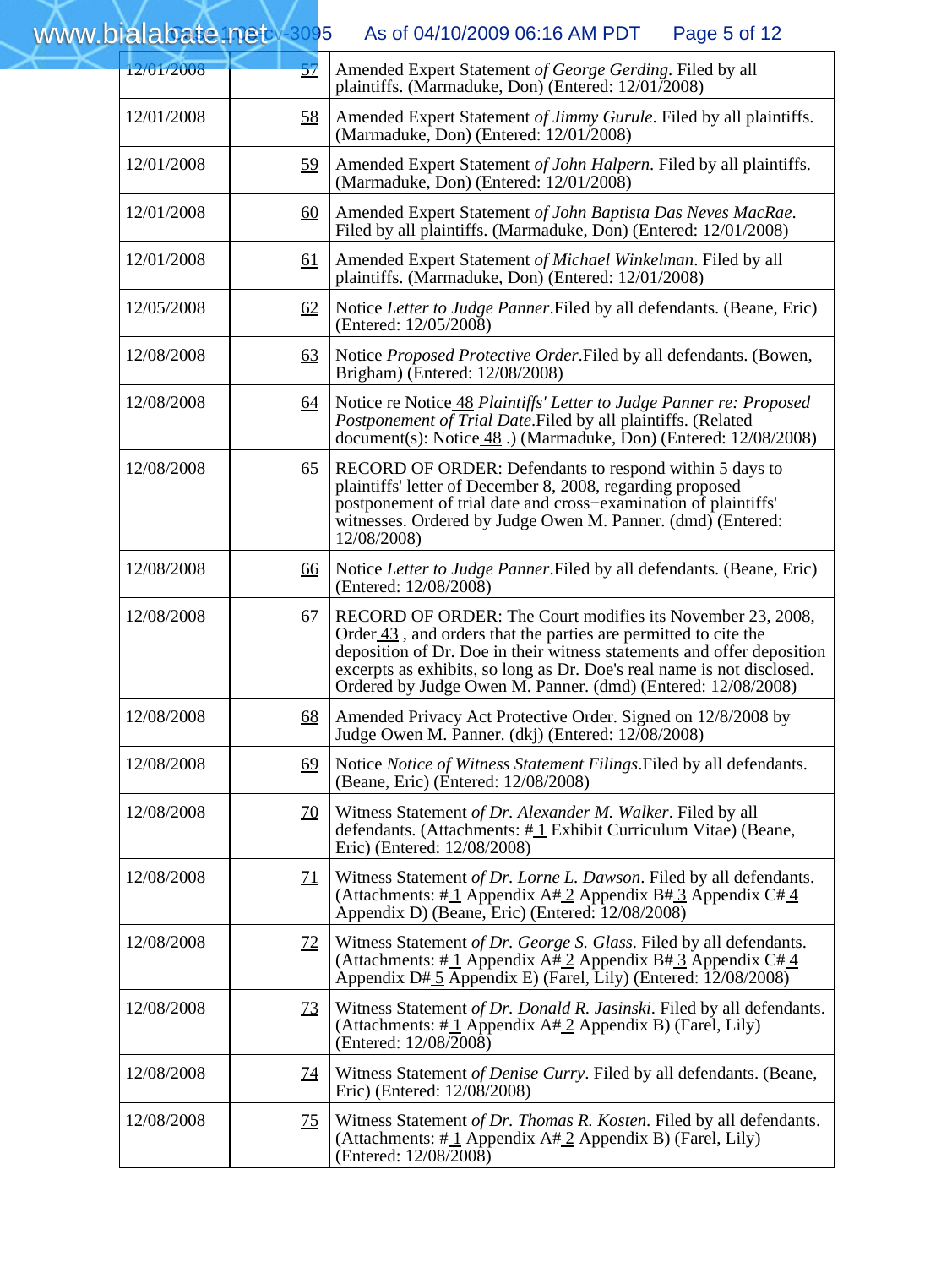$WWW.bialabc$   $\leftrightarrow$  3095 As of 04/10/2009 06:16 AM PDT Page 6 of 12

| 12/08/2008 | $\overline{16}$                                                                                                                                                                        | Exhibits Exhibit to Witness Statement of Denise Curry re Witness<br>statement <b>74</b> . Filed by all defendants. (Beane, Eric) (Entered:<br>12/08/2008)                                                                                                                                                                                                                                                                                                                                                                                                                                                                                                                                                                                                                                                                                                                                                                                                                                                                                                   |
|------------|----------------------------------------------------------------------------------------------------------------------------------------------------------------------------------------|-------------------------------------------------------------------------------------------------------------------------------------------------------------------------------------------------------------------------------------------------------------------------------------------------------------------------------------------------------------------------------------------------------------------------------------------------------------------------------------------------------------------------------------------------------------------------------------------------------------------------------------------------------------------------------------------------------------------------------------------------------------------------------------------------------------------------------------------------------------------------------------------------------------------------------------------------------------------------------------------------------------------------------------------------------------|
| 12/08/2008 | <u>77</u>                                                                                                                                                                              | Witness Statement of Dr. Jerry Frankenheim. Filed by all defendants.<br>(Attachments: #1 Appendix A#2 Appendix B#3 Appendix C#4<br>Appendix D) (Straus, Julie) (Entered: 12/08/2008)                                                                                                                                                                                                                                                                                                                                                                                                                                                                                                                                                                                                                                                                                                                                                                                                                                                                        |
| 12/08/2008 | <u>78</u>                                                                                                                                                                              | Witness Statement of Srihari R. Tella, Ph.D Filed by all defendants.<br>(Bowen, Brigham) (Entered: 12/08/2008)                                                                                                                                                                                                                                                                                                                                                                                                                                                                                                                                                                                                                                                                                                                                                                                                                                                                                                                                              |
| 12/09/2008 | <u>79</u>                                                                                                                                                                              | Notice re Notice 62 December 9, 2008 Letter to Judge Panner<br>(plaintiffs' formal response to defendants' $12-5-08$ letter to Judge<br><i>Panner</i> ). Filed by all plaintiffs. (Related document(s): Notice 62.<br>(Marmaduke, Don) (Entered: 12/09/2008)                                                                                                                                                                                                                                                                                                                                                                                                                                                                                                                                                                                                                                                                                                                                                                                                |
| 12/10/2008 | 80<br>Notice re Notice 79 Response letter to Judge Panner regarding<br>discovery. Filed by all defendants. (Related document(s): Notice 79.)<br>(Bowen, Brigham) (Entered: 12/10/2008) |                                                                                                                                                                                                                                                                                                                                                                                                                                                                                                                                                                                                                                                                                                                                                                                                                                                                                                                                                                                                                                                             |
| 12/11/2008 | 81                                                                                                                                                                                     | Order Granting Application for Special Admission Pro Hac Vice of<br>Jack Silver for Church of the Holy Light of the Queen. Application<br>Fee in amount of \$100 collected. Receipt No. 1474 issued. Signed on<br>12/11/2008 by Judge Owen M. Panner. (wk) (Entered: 12/11/2008)                                                                                                                                                                                                                                                                                                                                                                                                                                                                                                                                                                                                                                                                                                                                                                            |
| 12/12/2008 | 82                                                                                                                                                                                     | Notice re Order 65 Letter to Judge Panner Regarding Trial Dates<br>and Witnesses. Filed by all defendants. (Related document(s): Order<br>65.) (Attachments: # $\frac{1}{1}$ Exhibit A# $\frac{2}{1}$ Exhibit B# $\frac{3}{1}$ Exhibit C)<br>(Bowen, Brigham) (Entered: 12/12/2008)                                                                                                                                                                                                                                                                                                                                                                                                                                                                                                                                                                                                                                                                                                                                                                         |
| 12/17/2008 | 83                                                                                                                                                                                     | Scheduling Order by Judge Owen M. Panner. Pretrial Conference is<br>RESCHEDULED to be held by TELEPHONE on 12/22/2008 at<br>01:30PM before Judge Owen M. Panner. The court will initiate the<br>call and the parties are directed to advise the clerk if they are to be at<br>an alternate telephone number. It is strongly suggested that the<br>parties participate by conventional telephone service rather than<br>cellular telephone. Ordered by Judge Owen M. Panner. (wk)<br>(Entered: 12/17/2008)                                                                                                                                                                                                                                                                                                                                                                                                                                                                                                                                                   |
| 12/18/2008 | 84                                                                                                                                                                                     | Motion in limine to Exclude Testimony of Halpern, Gurule, MacRae,<br>Gerding, Winkelman, and Cozzi. Filed by all defendants.<br>(Attachments: #1 Attachment Memorandum in Support of Motion in<br>Limine, $\#$ 2 Attachment Def. Ex. 1241, $\#$ 3 Attachment Def. Ex.<br>1236) (Farel, Lily) (Entered: 12/18/2008)                                                                                                                                                                                                                                                                                                                                                                                                                                                                                                                                                                                                                                                                                                                                          |
| 12/19/2008 | 85                                                                                                                                                                                     | <b>ORDER:</b> Denying Defendant's Motion to Dismiss 20. Signed on<br>12/19/2008 by Judge Owen M. Panner. Please access document by<br>number hyperlink for complete review and details of order. (dkj)<br>(Entered: 12/19/2008)                                                                                                                                                                                                                                                                                                                                                                                                                                                                                                                                                                                                                                                                                                                                                                                                                             |
| 12/22/2008 | <u>86</u>                                                                                                                                                                              | Notice of Submission of Additional Exhibits. Filed by all defendants.<br>(Bowen, Brigham) (Entered: 12/22/2008)                                                                                                                                                                                                                                                                                                                                                                                                                                                                                                                                                                                                                                                                                                                                                                                                                                                                                                                                             |
| 12/22/2008 | 87                                                                                                                                                                                     | <b>MINUTES of Proceedings: Record of pretrial conference: Order</b><br>striking previously set trial date and setting two-day court trial to<br>begin Wednesday, January 21, 2009, at 9:00a.m. in Medford.<br>Plaintiffs to submit proposed stipulations of fact, without legal<br>conclusions or argument, to defendants by December 29, 2008.<br>Defendantsto submit response to plaintiffs' proposed stipulations of<br>fact by January6, 2009. If necessary, court will hold telephone<br>conference on proposedstipulations of fact at 1:00 p.m. on<br>Wednesday, January 7, 2009. Defendants to file an answer to<br>plaintiffs' complaint within five days. Court reserves ruling on<br>defendants' motion in limine (#84). Parties to notify other side of<br>intent to cross-examine witnesses by January 5, 2009. If parties wish<br>to use deposition extracts as substantive evidence, parties must<br>underline extracts to be used, plaintiffs using red ink, defendants<br>using blue ink, to be submitted by January 5, 2009. Plaintiffs to |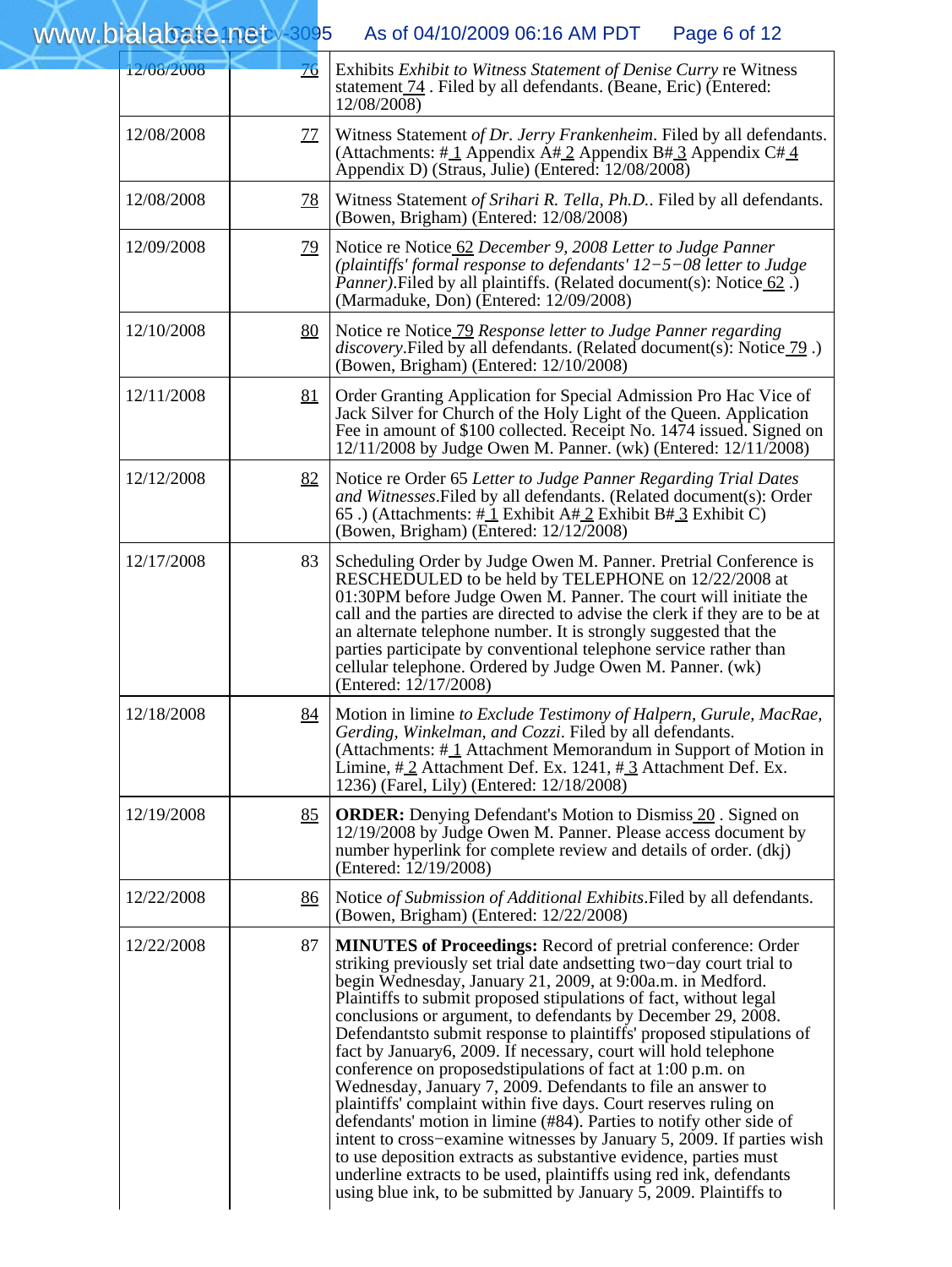|            |           | submit objections to defendants' exhibit list within seven days.<br>Defendants to submit objections to plaintiffs' exhibit list within seven<br>days of receiving the list. Court sustains plaintiffs' objections to<br>defendants' interrogatories 11 and 12. Court orders defendants to<br>respond to plaintiffs' interrogatories 7 and 15. Court sustains<br>defendants' objections to plaintiffs' interrogatories 8, 14, and 17, and<br>to plaintiffs' request for admission 6. By Monday, January 19, 2009,<br>parties to submit list of exhibits that will be used during<br>cross-examination of each witness. The night before the trial, parties<br>to notify other side of order of witnesses to be called for<br>cross-examination. Don Marmaduke; Gilbert Carrasco and Jack<br>Silver appearing by telephone as counsel for Plaintiffs; Eric Beane;<br>Brigham Bowen; Lily Farel and Julie Straus appearing by telephone<br>as counsel for Defendants. (Court reporter: Debbie Dugan) $(w\bar{k})$<br>(Entered: 12/22/2008) |
|------------|-----------|-----------------------------------------------------------------------------------------------------------------------------------------------------------------------------------------------------------------------------------------------------------------------------------------------------------------------------------------------------------------------------------------------------------------------------------------------------------------------------------------------------------------------------------------------------------------------------------------------------------------------------------------------------------------------------------------------------------------------------------------------------------------------------------------------------------------------------------------------------------------------------------------------------------------------------------------------------------------------------------------------------------------------------------------|
| 12/30/2008 | <u>88</u> | Answer to Complaint. Filed by Michael B Mukasey, Karin J.<br>Immergut, Henry M. Paulson. (Bowen, Brigham) (Entered:<br>12/30/2008)                                                                                                                                                                                                                                                                                                                                                                                                                                                                                                                                                                                                                                                                                                                                                                                                                                                                                                      |
| 12/31/2008 | <u>89</u> | Notice re Motion in Limine, 84 December 31, 2008 Letter to Judge<br>Panner. Filed by all plaintiffs. (Related document(s): Motion in<br>Limine, 84.) (Marmaduke, Don) (Entered: 12/31/2008)                                                                                                                                                                                                                                                                                                                                                                                                                                                                                                                                                                                                                                                                                                                                                                                                                                             |
| 12/31/2008 | 90        | *** SEALED DOCUMENT*** Amended Stipulation of Fact by all<br>plaintiffs. Filed by all plaintiffs. (Marmaduke, Don) Modified on<br>1/5/2009 (dkj). (Entered: 12/31/2008)                                                                                                                                                                                                                                                                                                                                                                                                                                                                                                                                                                                                                                                                                                                                                                                                                                                                 |
| 01/02/2009 | 21        | Notice re Notice 89 Response Letter to Judge Panner regarding<br><i>testimony at trial.Filed by all defendants. (Related document(s):</i><br>Notice 89.) (Bowen, Brigham) (Entered: 01/02/2009)                                                                                                                                                                                                                                                                                                                                                                                                                                                                                                                                                                                                                                                                                                                                                                                                                                         |
| 01/03/2009 | 92        | Notice re Notice $91$ $1-3-09$ Letter to Judge Panner re: Brazil<br><i>testimony</i> . Filed by all plaintiffs. (Related document(s): Notice $91$ .)<br>(Marmaduke, Don) (Entered: 01/03/2009)                                                                                                                                                                                                                                                                                                                                                                                                                                                                                                                                                                                                                                                                                                                                                                                                                                          |
| 01/05/2009 | 93        | RECORD OF ORDER: Trial will begin January 21, 2009. The<br>witnesses for the plaintiffs can schedule flights back on Thursday.<br>Ordered by Judge Owen M. Panner. (dmd) (Entered: 01/05/2009)                                                                                                                                                                                                                                                                                                                                                                                                                                                                                                                                                                                                                                                                                                                                                                                                                                          |
| 01/05/2009 | 94        | RECORD OF ORDER: Record of order: striking conference call on<br>stipulations previously set for January 7, 2009, at 1:00 p.m. and<br>resetting conference call on stipulations to Monday, January 12 at<br>1:30 p.m., if necessary. Plaintiffs' expert witness Dr. Edward John<br>Baptista das Neves MacCrae may testify at trial by telephone from<br>Brazil. Under Federal Rule of Civil Procedure 43(a), the court finds<br>that plaintiffs have shown sufficiently compelling circumstances to<br>justify testimony by telephone because the testimony will be live and<br>under oath; trial is to the court; there is no need for extensive<br>cross-examination; and because of the cost and difficulty of travel<br>from Brazil. See Official Airline Guides, Inc. v. Churchfield<br>Publications, Inc., 756 F. Supp. 1393, 1398–99 n.2 (D. Or. 1990),<br>aff'd, 6 F.3d 1385 (9th Cir. 1993). Ordered by Judge Owen M.<br>Panner. (dmd) (Entered: 01/05/2009)                                                                   |
| 01/06/2009 | 95        | Order regarding Stipulation 90 filed by Alexandra Bliss Yeager,<br>Jonathan Goldman, Jacquelyn Prestidge, Church of the Holy Light of<br>the Queen, Scott Ferguson, Mary Row, M.D, Miriam Ramsey for<br>Administrative Correction of the Record. A Clerical error has been<br>discovered in the case record. In accordance with Fed. R. Civ. P.<br>$60(a)$ , the Clerk is directed to make the following administrative<br>corrections to the record and to notify all parties accordingly.<br>Document has been sealed per Plaintiff's request. (dkj) (Entered:<br>01/06/2009)                                                                                                                                                                                                                                                                                                                                                                                                                                                         |
| 01/07/2009 | <u>96</u> | Motion in limine to Exclude Testimony of Defendants' Experts as<br><i>Cumulative</i> . Filed by all plaintiffs. (Marmaduke, Don) (Entered:                                                                                                                                                                                                                                                                                                                                                                                                                                                                                                                                                                                                                                                                                                                                                                                                                                                                                              |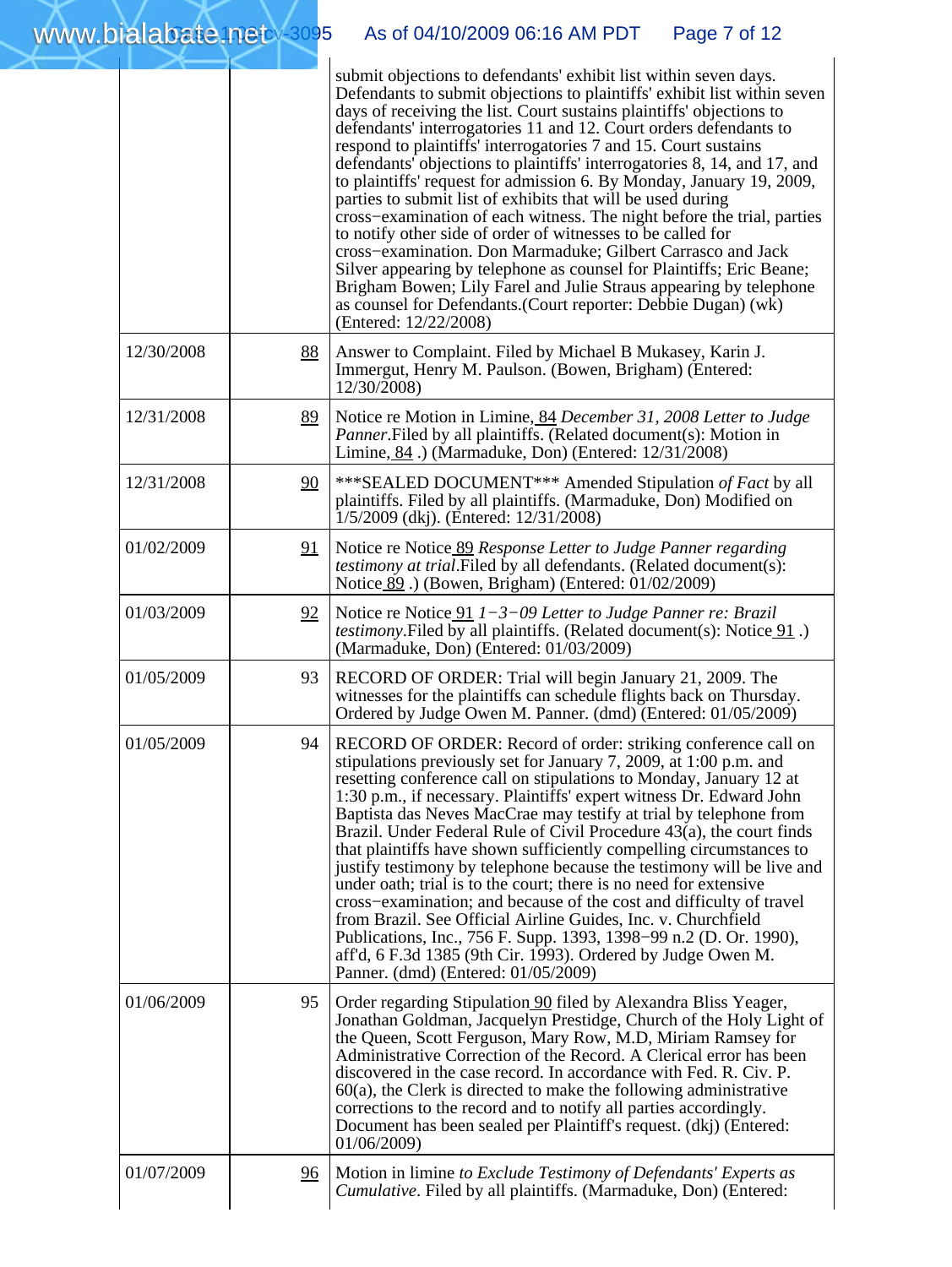## www.b ialabate.net

### As of 04/10/2009 06:16 AM PDT

| Page 8 of 12 |  |  |  |
|--------------|--|--|--|
|--------------|--|--|--|

|            |             | 01/07/2009)                                                                                                                                                                                                                                                                                                                                                                                                |
|------------|-------------|------------------------------------------------------------------------------------------------------------------------------------------------------------------------------------------------------------------------------------------------------------------------------------------------------------------------------------------------------------------------------------------------------------|
| 01/07/2009 | 97          | Memorandum in Support of Plaintiffs' Motion in Limine to Exclude<br>Testimony of Defendants' Experts as Cumulative. Filed by all<br>plaintiffs. (Related document(s): Motion in Limine 96.)<br>(Marmaduke, Don) (Entered: 01/07/2009)                                                                                                                                                                      |
| 01/07/2009 | <u>98</u>   | Memorandum in Opposition to Motion in limine to Exclude<br>Testimony of Halpern, Gurule, MacRae, Gerding, Winkelman, and<br>Cozzi 84. Filed by all plaintiffs. (Marmaduke, Don) (Entered:<br>01/07/2009)                                                                                                                                                                                                   |
| 01/07/2009 | 99          | Witness Statement of Michael T. Ghiselin, Ph.D Filed by all<br>plaintiffs. (Marmaduke, Don) (Entered: 01/07/2009)                                                                                                                                                                                                                                                                                          |
| 01/07/2009 | <b>100</b>  | Witness Statement (Rebuttal) of Jonathan M. Goldman. Filed by all<br>plaintiffs. (Marmaduke, Don) (Entered: 01/07/2009)                                                                                                                                                                                                                                                                                    |
| 01/07/2009 | <u>101</u>  | Amended Exhibit List. Filed by all plaintiffs. (Marmaduke, Don)<br>(Entered: 01/07/2009)                                                                                                                                                                                                                                                                                                                   |
| 01/08/2009 | <u>102</u>  | Amended Motion in Limine to Exclude Testimony of Defendants'<br>Experts as Cumulative. Filed by all plaintiffs. (Marmaduke, Don)<br>(Entered: 01/08/2009)                                                                                                                                                                                                                                                  |
| 01/08/2009 | <u>103</u>  | Amended Memorandum in Support of Amended Motion in Limine to<br>Exclude Testimony of Defendants' Experts as Cumulative. Filed by<br>all plaintiffs. (Related document(s): Motion 102.) (Marmaduke,<br>Don) (Entered: 01/08/2009)                                                                                                                                                                           |
| 01/08/2009 | <u>104</u>  | Amended Witness Statement of Michael T. Ghiselin. Filed by all<br>plaintiffs. (Marmaduke, Don) (Entered: 01/08/2009)                                                                                                                                                                                                                                                                                       |
| 01/08/2009 | 105         | Amended Exhibit List (REVISED). Filed by all plaintiffs.<br>(Marmaduke, Don) (Entered: 01/08/2009)                                                                                                                                                                                                                                                                                                         |
| 01/09/2009 | 106         | <b>RECORD OF ORDER:</b> Granting in part plaintiffs' amended motion<br>in limine to exclude testimony as cumulative $102$ . Defendants may<br>select the testimony of two expert witnesses to be used at trial. The<br>other expert witnesses' testimony is excluded as cumulative. The<br>original motion in limine 96 is denied as moot. Ordered by Judge<br>Owen M. Panner. (dmd) (Entered: 01/09/2009) |
| 01/09/2009 | 107         | Witness Statement (Rebuttal) of Dr. Edward MacRae. Filed by all<br>plaintiffs. (Marmaduke, Don) (Entered: 01/09/2009)                                                                                                                                                                                                                                                                                      |
| 01/09/2009 | 108         | Witness Statement (Rebuttal) of Nicholas V. Cozzi, Ph.D. Filed by all<br>plaintiffs. (Marmaduke, Don) (Entered: 01/09/2009)                                                                                                                                                                                                                                                                                |
| 01/09/2009 | <u>109</u>  | Witness Statement (Rebuttal) of Jimmy Gurule. Filed by all plaintiffs.<br>(Marmaduke, Don) (Entered: 01/09/2009)                                                                                                                                                                                                                                                                                           |
| 01/09/2009 | <u>119</u>  | <b>ORDER:</b> Denying Motion in Limine 84. Please access document by<br>number hyperlink for complete review and details of order. Signed<br>on 1/9/2009 by Judge Owen M. Panner. (dkj) (Entered: 01/13/2009)                                                                                                                                                                                              |
| 01/10/2009 | 110         | Motion in limine to Strike Proposed Testimony of Defendants'<br><i>Experts.</i> Filed by all plaintiffs. (Haber, Roy) (Entered: 01/10/2009)                                                                                                                                                                                                                                                                |
| 01/10/2009 | <u> 111</u> | Memorandum in Support. Filed by all plaintiffs. (Related<br>document(s): Motion in Limine $110$ .) (Haber, Roy) (Entered:<br>01/10/2009                                                                                                                                                                                                                                                                    |
| 01/10/2009 | <u>112</u>  | Witness Statement (Rebuttal) of John H. Halpern, M.D Filed by all<br>plaintiffs. (Haber, Roy) (Entered: 01/10/2009)                                                                                                                                                                                                                                                                                        |
| 01/12/2009 | <u> 113</u> | Reply to Plaintiffs' Opposition to Motion in limine to Exclude<br>Testimony of Halpern, Gurule, MacRae, Gerding, Winkelman, and<br>Cozzi 84. Filed by all defendants. (Farel, Lily) (Entered: 01/12/2009)                                                                                                                                                                                                  |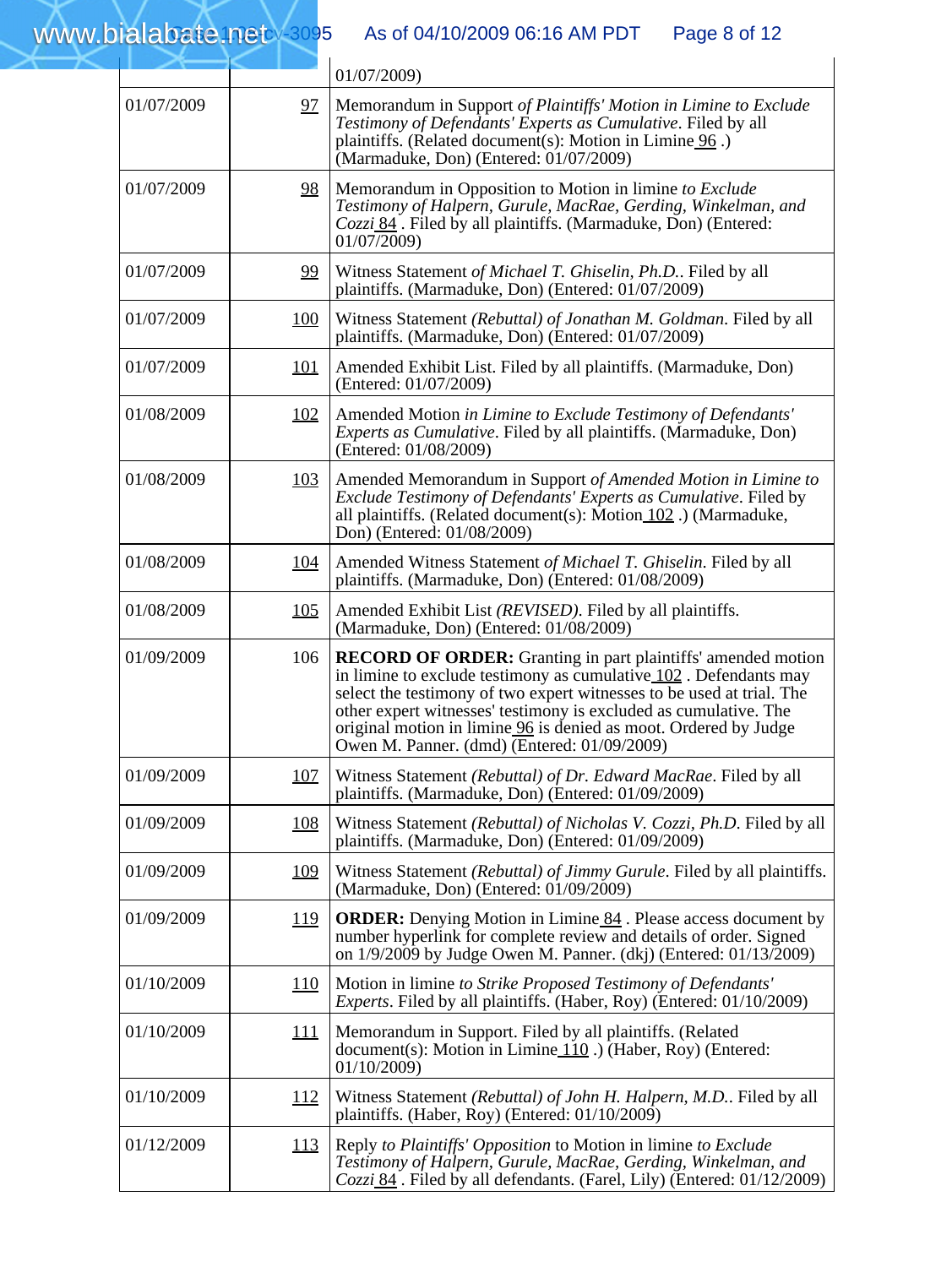| 01/12/2009 | <u> 114</u> | Joint Stipulation trial stipulations approved by all parties and filed<br>by all defendants. Filed by all defendants. (Bowen, Brigham)<br>(Entered: 01/12/2009)                                                                                                                                                                                                                                                                                                                                                                                                                                                                                                                                                                                                                                                         |
|------------|-------------|-------------------------------------------------------------------------------------------------------------------------------------------------------------------------------------------------------------------------------------------------------------------------------------------------------------------------------------------------------------------------------------------------------------------------------------------------------------------------------------------------------------------------------------------------------------------------------------------------------------------------------------------------------------------------------------------------------------------------------------------------------------------------------------------------------------------------|
| 01/12/2009 | 115         | RECORD OF ORDER: The court having been notified that the<br>parties will be filing stipulations, hereby strikes the telephone<br>conference scheduled for 1/12/09, at 1:30 p.m. Ordered by Judge<br>Owen M. Panner. (dmd) (Entered: 01/12/2009)                                                                                                                                                                                                                                                                                                                                                                                                                                                                                                                                                                         |
| 01/12/2009 | <u>116</u>  | Exhibits NAC Application, Exhibit to Halpern's Rebuttal Statement,<br>Plaintiff Exh. 40. Filed by all plaintiffs. (Haber, Roy) (Entered:<br>01/12/2009                                                                                                                                                                                                                                                                                                                                                                                                                                                                                                                                                                                                                                                                  |
| 01/12/2009 | <u>117</u>  | Exhibits RIMA Figure, Exhibit to Halpern's Rebuttal Statement,<br>Plaintiff Exh. 42. Filed by all plaintiffs. (Haber, Roy) (Entered:<br>01/12/2009)                                                                                                                                                                                                                                                                                                                                                                                                                                                                                                                                                                                                                                                                     |
| 01/13/2009 | <u> 118</u> | Notice of Correction to Defendants' Trial Brief. Filed by all<br>defendants. (Attachments: $\#$ 1 Exhibit A (part 1), $\#$ 2 Exhibit A (Part<br>2), $\#$ 3 Exhibit B, $\#$ 4 Exhibit C) (Bowen, Brigham) (Entered:<br>01/13/2009)                                                                                                                                                                                                                                                                                                                                                                                                                                                                                                                                                                                       |
| 01/13/2009 | <u>120</u>  | Motion to Strike Rebuttal Witness Statements: Witness statement 99,<br>Witness statement 107, Witness statement 104, Witness statement<br>100, Witness statement 109, Witness statement 108, Witness<br>statement 112, Motion in limine to Exclude Rebuttal Witness<br>Statements. Filed by all defendants. (Attachments: #1 Memorandum<br>in Support) (Bowen, Brigham) (Entered: 01/13/2009)                                                                                                                                                                                                                                                                                                                                                                                                                           |
| 01/14/2009 | <u> 121</u> | Witness Statement (Properly Sworn Rebuttal) of Dr. Edward<br><i>MacRae</i> . Filed by all plaintiffs. (Marmaduke, Don) (Entered:<br>01/14/2009)                                                                                                                                                                                                                                                                                                                                                                                                                                                                                                                                                                                                                                                                         |
| 01/14/2009 | <u> 122</u> | Notice Defendants' Objections to Exhibits Contained in Plaintiffs'<br>Amended Exhibit List. Filed by all defendants. (Attachments: $\#$ 1)<br>Attachment Chart of Defendants' Objections) (Farel, Lily) (Entered:<br>01/14/2009)                                                                                                                                                                                                                                                                                                                                                                                                                                                                                                                                                                                        |
| 01/14/2009 | <u>123</u>  | Response in Opposition (Plaintiffs' Opposition to Defendants' Motion<br>to Strike, and In Limine, Plaintiffs' Witness Statement of Ghiselin and<br>Rebuttal Statements of Cozzi, Halpern, MacRae, Gurule and<br>Goldman) to Motion to Strike Rebuttal Witness Statements: Witness<br>statement 99, Witness statement 107, Witness statement 104,<br>Witness statement $100$ , Witness statement $109$ , Witness statement<br>108, Witness statement 112 Motion to Strike Rebuttal Witness<br>Statements: Witness statement 99, Witness statement 107, Witness<br>statement 104, Witness statement 100, Witness statement 109,<br>Witness statement 108, Witness statement 112 Motion in limine to<br><i>Exclude Rebuttal Witness Statements</i> 120. Filed by all plaintiffs.<br>(Marmaduke, Don) (Entered: 01/14/2009) |
| 01/14/2009 | <u>124</u>  | Expert Statement (Properly Sworn) Rebuttal Statement of Michael T.<br>Ghiselin, Ph.D. Filed by all plaintiffs. (Haber, Roy) (Entered:<br>01/14/2009)                                                                                                                                                                                                                                                                                                                                                                                                                                                                                                                                                                                                                                                                    |
| 01/15/2009 | <u>125</u>  | Reply to Motion to Strike Rebuttal Witness Statements: Witness<br>statement 99, Witness statement 107, Witness statement 104,<br>Witness statement $100$ , Witness statement $109$ , Witness statement<br>108, Witness statement 112 Motion to Strike Rebuttal Witness<br><i>Statements:</i> Witness statement 99, Witness statement 107, Witness<br>statement 104, Witness statement 100, Witness statement 109,<br>Witness statement 108, Witness statement 112 Motion in limine to<br><i>Exclude Rebuttal Witness Statements</i> 120. Filed by all defendants.<br>(Bowen, Brigham) (Entered: 01/15/2009)                                                                                                                                                                                                             |
| 01/15/2009 | <u>126</u>  | Response to Motion in limine to Strike Proposed Testimony of<br><i>Defendants' Experts</i> $\frac{110}{110}$ . Filed by all defendants. (Attachments: # $\frac{1}{10}$<br>Attachment Memorandum in Support, #2 Exhibit Letter from Don                                                                                                                                                                                                                                                                                                                                                                                                                                                                                                                                                                                  |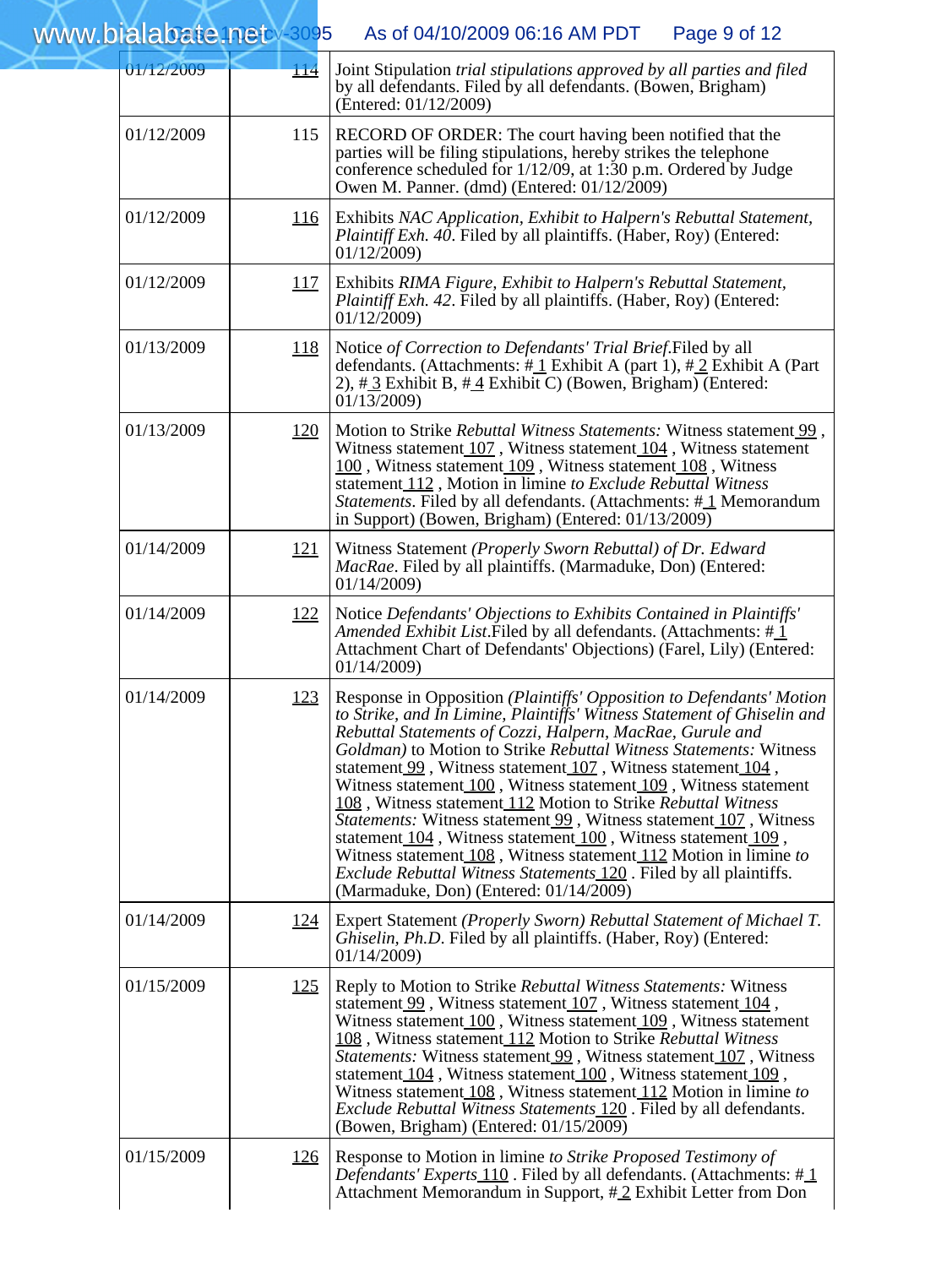|            |             | H. Marmaduke to Judge Panner (Jan. 5, 2009)) (Farel, Lily) (Entered:<br>01/15/2009                                                                                                                                                                                                                  |
|------------|-------------|-----------------------------------------------------------------------------------------------------------------------------------------------------------------------------------------------------------------------------------------------------------------------------------------------------|
| 01/15/2009 | <u>127</u>  | Motion for Reconsideration of Order on motion in limine,, Order on<br>Motion - Miscellaneous, 106. Filed by all defendants. (Attachments:<br>#1 Attachment Memorandum in Support, #2 Exhibit Letter from<br>Don H. Marmaduke to Judge Panner (Jan. 5, 2009)) (Farel, Lily)<br>(Entered: 01/15/2009) |
| 01/15/2009 | <u>128</u>  | Motion for Reconsideration of Order permitting testimony by<br>telephone of Scheduling,,, 94. Filed by all defendants. (Attachments:<br>$\#$ Memorandum in Support, $\#$ 2 Exhibit A (Declaration of E.<br>Betancourt)) (Bowen, Brigham) (Entered: 01/15/2009)                                      |
| 01/15/2009 | <u>129</u>  | Report : Plaintiffs' Index to Underlined Deposition Excerpts. Filed by<br>all plaintiffs. (Marmaduke, Don) (Entered: 01/15/2009)                                                                                                                                                                    |
| 01/15/2009 | <u>130</u>  | Trial Brief (Plaintiffs' Reply to Defendants' Trial Brief). Filed by all<br>plaintiffs. (Marmaduke, Don) (Entered: 01/15/2009)                                                                                                                                                                      |
| 01/16/2009 | <u>131</u>  | Amended Exhibit List (Second Amended). Filed by all plaintiffs.<br>(Marmaduke, Don) (Entered: 01/16/2009)                                                                                                                                                                                           |
| 01/16/2009 | 132         | Scheduling Order: Hearing Re: preliminary matters is set for<br>1/20/2009 at 02:30PM by Telephone before Judge Owen M. Panner.<br>The court will initiate the call. Ordered by Judge Owen M. Panner.<br>(dmd) (Entered: $01/16/2009$ )                                                              |
| 01/16/2009 | <u>133</u>  | Exhibits [Plaintiffs' Trial Exhibit 28]. Filed by all plaintiffs.<br>(Marmaduke, Don) (Entered: 01/16/2009)                                                                                                                                                                                         |
| 01/16/2009 | <u>134</u>  | Exhibits [Plaintiffs' Trial Exhibit 27] [Mary Row depo excerpt Part 1<br>of 2]. Filed by all plaintiffs. (Marmaduke, Don) (Entered:<br>01/16/2009                                                                                                                                                   |
| 01/16/2009 | <u>135</u>  | Exhibits [Plaintiffs' Trial Exhibit 27] [Mary Row depo excerpt Part 2<br>of 2]. Filed by all plaintiffs. (Marmaduke, Don) (Entered:<br>01/16/2009                                                                                                                                                   |
| 01/16/2009 | <u>136</u>  | Exhibits [Plaintiffs' Trial Exhibit 29] [Denise Curry depo excerpt<br>part 1 of 5]. Filed by all plaintiffs. (Marmaduke, Don) (Entered:<br>01/16/2009                                                                                                                                               |
| 01/16/2009 | <u> 137</u> | Exhibits [Plaintiffs' Trial Exhibit 29] [Denise Curry depo excerpt<br>Part 2 of 5. Filed by all plaintiffs. (Marmaduke, Don) (Entered:<br>01/16/2009                                                                                                                                                |
| 01/16/2009 | <u>138</u>  | Exhibits [Plaintiffs' Trial Exhibit 29] [Denise Curry depo excerpt<br>Part 3 of 5]. Filed by all plaintiffs. (Marmaduke, Don) (Entered:<br>01/16/2009                                                                                                                                               |
| 01/16/2009 | <u>139</u>  | Exhibits [Plaintiffs' Trial Exhibit 29] [Denise Curry depo excerpt<br><i>Part 4 of 5]</i> . Filed by all plaintiffs. (Marmaduke, Don) (Entered:<br>01/16/2009                                                                                                                                       |
| 01/16/2009 | <u> 140</u> | Exhibits [Plaintiffs' Trial Exhibit 29] [Denise Curry depo excerpt<br>Part 5 of 5]. Filed by all plaintiffs. (Marmaduke, Don) (Entered:<br>01/16/2009                                                                                                                                               |
| 01/16/2009 | <u> 141</u> | Supplemental Witness Statement of Denise Curry. Filed by all<br>defendants. (Attachments: $\#$ 1 Attachment Declaration of Special<br>Agent Lakin, #2 Attachment, #3 Attachment, #4 Attachment)<br>(Farel, Lily) (Entered: 01/16/2009)                                                              |
| 01/16/2009 | <u> 142</u> | Notice : January 16, 2009 Letter to Judge Panner. Filed by all<br>plaintiffs. (Marmaduke, Don) (Entered: 01/16/2009)                                                                                                                                                                                |
| 01/16/2009 | <u> 143</u> | Amended Exhibit List (Third Amended). Filed by all plaintiffs.<br>(Marmaduke, Don) (Entered: 01/16/2009)                                                                                                                                                                                            |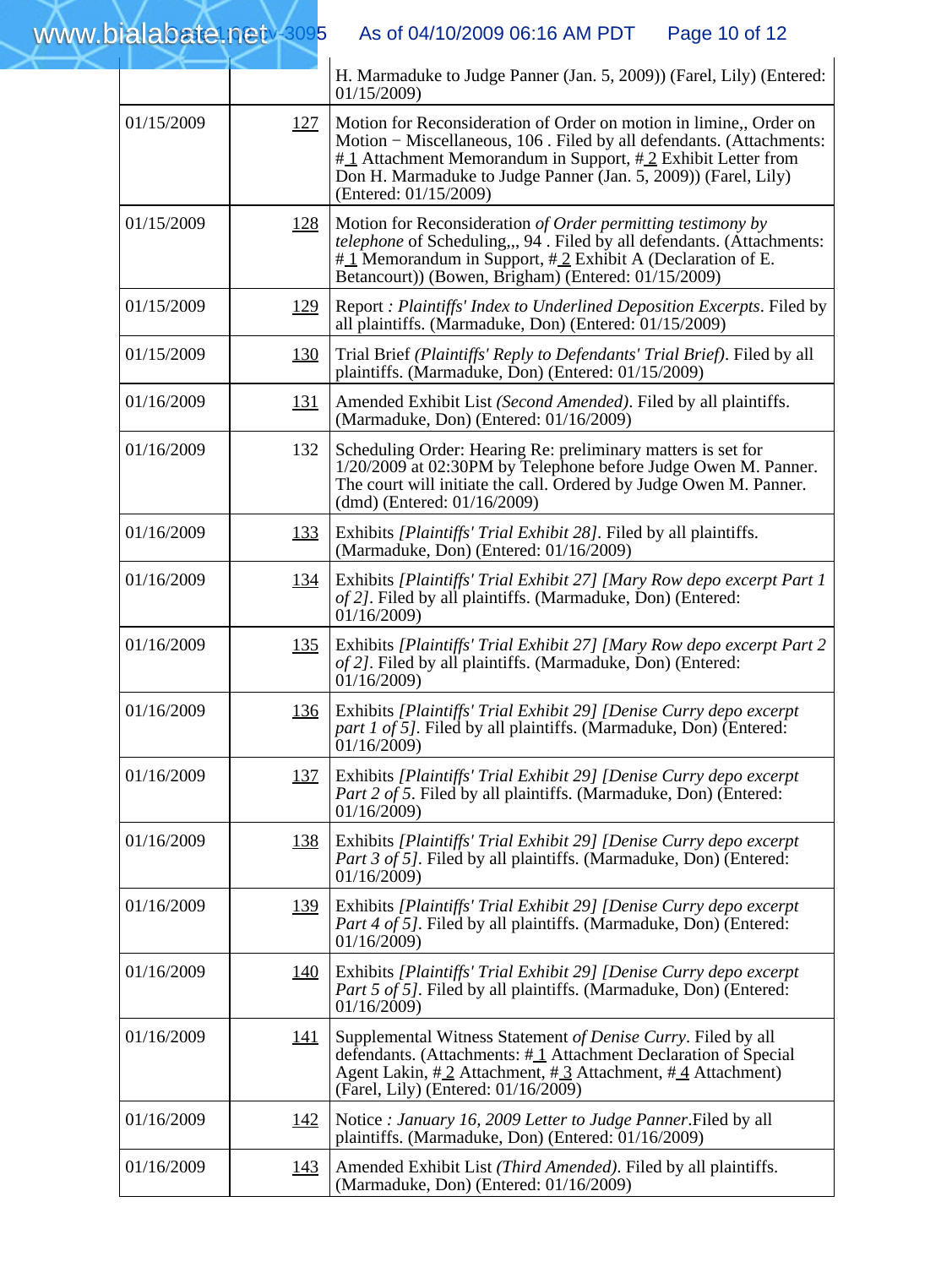| 01/17/2009 | <u> 144</u> | Motion for Summary Judgment. Filed by all plaintiffs. (Attachments:<br>#1 Attachment Memo in Support, #2 Attachment Concise Statement<br>of Facts in Support) (Haber, Roy) (Entered: 01/17/2009)                                                                                                                                                                                                                                                                                                                                                                                                                                                                                                                                                                                                                                                                                                                                                                                                                                                                                                                                                                               |
|------------|-------------|--------------------------------------------------------------------------------------------------------------------------------------------------------------------------------------------------------------------------------------------------------------------------------------------------------------------------------------------------------------------------------------------------------------------------------------------------------------------------------------------------------------------------------------------------------------------------------------------------------------------------------------------------------------------------------------------------------------------------------------------------------------------------------------------------------------------------------------------------------------------------------------------------------------------------------------------------------------------------------------------------------------------------------------------------------------------------------------------------------------------------------------------------------------------------------|
| 01/19/2009 | <u> 145</u> | Amended Notice of Objections to Plaintiffs' Exhibits. Filed by all<br>defendants. (Attachments: $\#$ 1 Attachment Amended Chart of<br>Objections to Plaintiffs' Exhibits, $\#\underline{2}$ Attachment Plaintiffs' 30(b)(6)<br>notice) (Farel, Lily) (Entered: 01/19/2009)                                                                                                                                                                                                                                                                                                                                                                                                                                                                                                                                                                                                                                                                                                                                                                                                                                                                                                     |
| 01/20/2009 | 146         | <b>MINUTES of Proceedings: Final Pretrial Conference. ORDER</b><br>Denying plaintiffs' Motion 110 to Strike Proposed Testimony of<br>Defendants' Experts; Denying defendants' Motion 120 to Strike<br>Rebuttal Witness Statements; Granting defendants' Motion 127 for<br>Reconsideration of Order 106 on Cumulative Testimony; Denying<br>defendants' Motion 128 for Reconsideration of Order 94 Allowing<br>Telephone Testimony from Brazil; and Denying plaintiffs' Motion<br>144 for Summary Judgment. Court receives plaintiffs' Exhibit Nos. 2,<br>3, 4, 5, 7, 8, 9, 10, 11, 13, 14, 15, 16, 17, 19, 21, 22, 23, 24, 25, 26,<br>29 through 38, 41, 42, and 43. Court sustains objections to plaintiffs'<br>Exhibit Nos. 6, 12, 20, 27, 28, 39, 40, 44, and 45. Ruling reserved on<br>plaintiffs' Exhibit Nos. 1 and 18. Court receives defendants' Exhibit<br>Nos. 1001 through 1255. Don Marmaduke; Jack Silver; Gilbert Paul<br>Carrasco present as counsel for Plaintiffs. Eric Beane; Brigham<br>Bowen; Julie Straus; Lily Farel present as counsel for Defendants.<br>Court Reporter: Terry Thompson. Judge Owen M. Panner presiding.<br>(wk) (Entered: 01/21/2009) |
| 01/21/2009 | 147         | Order regarding Pretrial Conference – Final 146 for Administrative<br>Correction of the Record. A Clerical error has been discovered in the<br>case record. In accordance with Fed. R. Civ. P. 60(a), the Clerk is<br>directed to make the following administrative corrections to the<br>record and to notify all parties accordingly. The record of the final<br>pretrial conference should reflect that all of defendants' expert<br>witnesses will be allowed to testify. (wk) (Entered: $01/21/2009$ )                                                                                                                                                                                                                                                                                                                                                                                                                                                                                                                                                                                                                                                                    |
| 01/21/2009 | <u> 148</u> | Order regarding Order on Motion to Dismiss 85 for Administrative<br>Correction of the Record. A Clerical error has been discovered in the<br>case record. In accordance with Fed. R. Civ. P. 60(a), the Clerk is<br>directed to make the following administrative corrections to the<br>record and to notify all parties accordingly. Pages 8 and 9 of<br>document 85 were attached in error and should be disregarded as<br>they are not part of the Order. The corrected order is attached to this<br>entry. (dkj) (Entered: 01/21/2009)                                                                                                                                                                                                                                                                                                                                                                                                                                                                                                                                                                                                                                     |
| 01/21/2009 | 151         | <b>MINUTES of Proceedings:</b> First Day of Court Trial. The court<br>examines each witness as to the veracity of their witness statements<br>as filed. Witnesses Michael James Winkelman; Miriam Ramsey;<br>George Robert Gerding; Alexandra Bliss Yaeger; Jonathan Mark<br>Goldman; Nicholas V. Cozzi and Mary Row are sworn and testify.<br>Court adjourned until 1/22/2009. Don Marmaduke; Gilbert Carrasco<br>and Jack Silver present as counsel for plaintiffs. Eric Beane; Brigham<br>Bowen; Lily Farel and Julie Straus present as counsel for defendants.<br>Court Reporter: Terry Thompson. Judge Owen M. Panner presiding.<br>(wk) (Entered: 01/23/2009)                                                                                                                                                                                                                                                                                                                                                                                                                                                                                                            |
| 01/22/2009 | 152         | <b>MINUTES of Proceedings:</b> Court Trial – Day 2 – trial completed.<br>Witnesses John Halpern; Michael T. Ghiselin and John Seligman<br>were sworn and testified; Exhibits 1 and 46 were offered and<br>received; Exhibit 1277 received; closing arguments made; rebuttal<br>argument waived. Court adjourned; ruling will follow. Don<br>Marmaduke; Gilbert Carrasco and Jack Silver present as counsel for<br>plaintiff(s). Eric Beane; Brigham Bopwen; Lily Farel and Julie Straus<br>present as counsel for defendant(s). Court Reporter: Terry<br>Thompson. Judge Owen M. Panner presiding. (wk) (Entered:<br>01/23/2009)                                                                                                                                                                                                                                                                                                                                                                                                                                                                                                                                               |